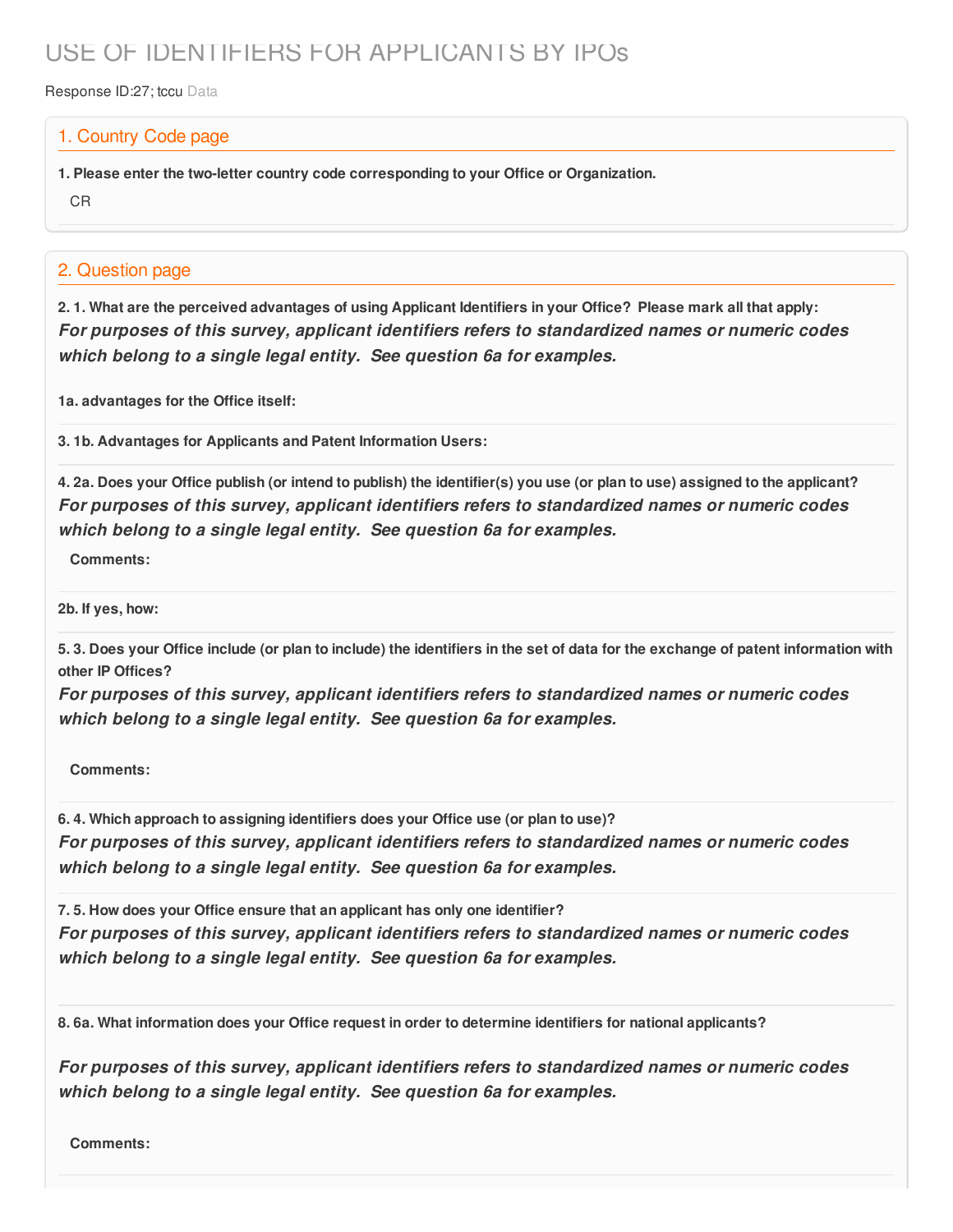**9. 6b. What information does your Office request in order to determine identifiers for foreign applicants?** *For purposes of this survey, applicant identifiers refers to standardized names or numeric codes which belong to a single legal entity. See question 6a for examples.*

10.7a. Does your Office consider that a Global Identifier (GID) would be a desirable solution for applicant name **standardization?**

**Comments:**

**11. 7b. If yes, could you suggest how the GID should be established and maintained?**

12.7c. In case a GID is established, will your Office use both the GID and a national identifier at the same time, or will your **Office use the GID instead of a national identifier?**

## **13.PART B - NO IDENTIFIER**

8a. If your Office does not use or does not intend to use identifiers for applicants, please explain why: *For purposes of this survey, applicant identifiers refers to standardized names or numeric codes which belong to a single legal entity. See question 6a for examples.*

Con la migración a la nueva base de datos no se logró mantener un único identificador.

14.8b. Please describe any alternative approach to the use of identifiers that your office is using or contemplates using, including how that approach deals with issues of name ambiguity (misspellings, multiple spellings, different character sets, **etc):**

*For purposes of this survey, applicant identifiers refers to standardized names or numeric codes which belong to a single legal entity. See question 6a for examples.*

- Extracción de datos por medio de la búsqueda en el sistema para evitar la digitación de un nuevo código para el mismo titular.

- Revisión y corrección manual por parte del funcionario designado.

15.9. Please explain any drawbacks or legal complications your Office may have related to using identifiers: *For purposes of this survey, applicant identifiers refers to standardized names or numeric codes which belong to a single legal entity. See question 6a for examples.*

Podría ser dificil el manejo de los identificadores por parte del usuario. Es necesario valorar el escenario completo para tomar decisiones al respecto.

**16. 10. Which of the following options would you consider for investigation in your Office?**

*[Note \* Normalization – correction of "trivial" errors (which leave the possibility of multiple name variants for one applicant)*

*\*\* Standardization – using one name variant for an applicant (which might not be the ultimate owner, as IP rights can be registered in the name of a subsidiary when the beneficiary is the parent company)]*

Please mark each option that you choose with (L: Low), (M: Medium) or (H: High) depending on the priority attributed